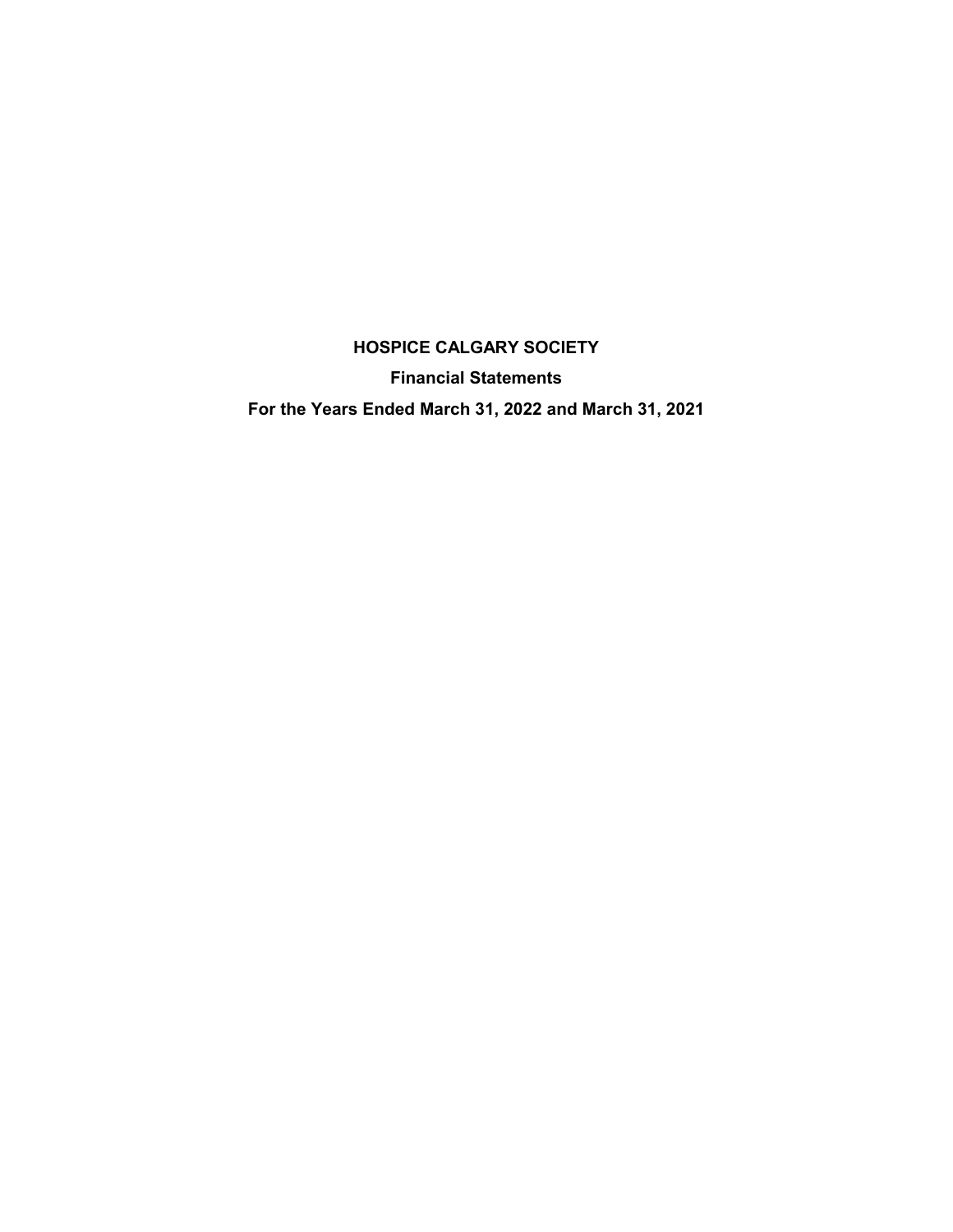## **Index to Financial Statements**

|                                                      | Page    |
|------------------------------------------------------|---------|
| <b>INDEPENDENT AUDITOR'S REPORT</b>                  | $1 - 2$ |
| FINANCIAL STATEMENTS                                 |         |
| <b>Statement of Financial Position</b>               | 3       |
| Statement of Operations and Changes in Fund Balances | 4       |
| <b>Statement of Cash Flows</b>                       | 5       |
| Notes to Financial Statements                        | $6 - 9$ |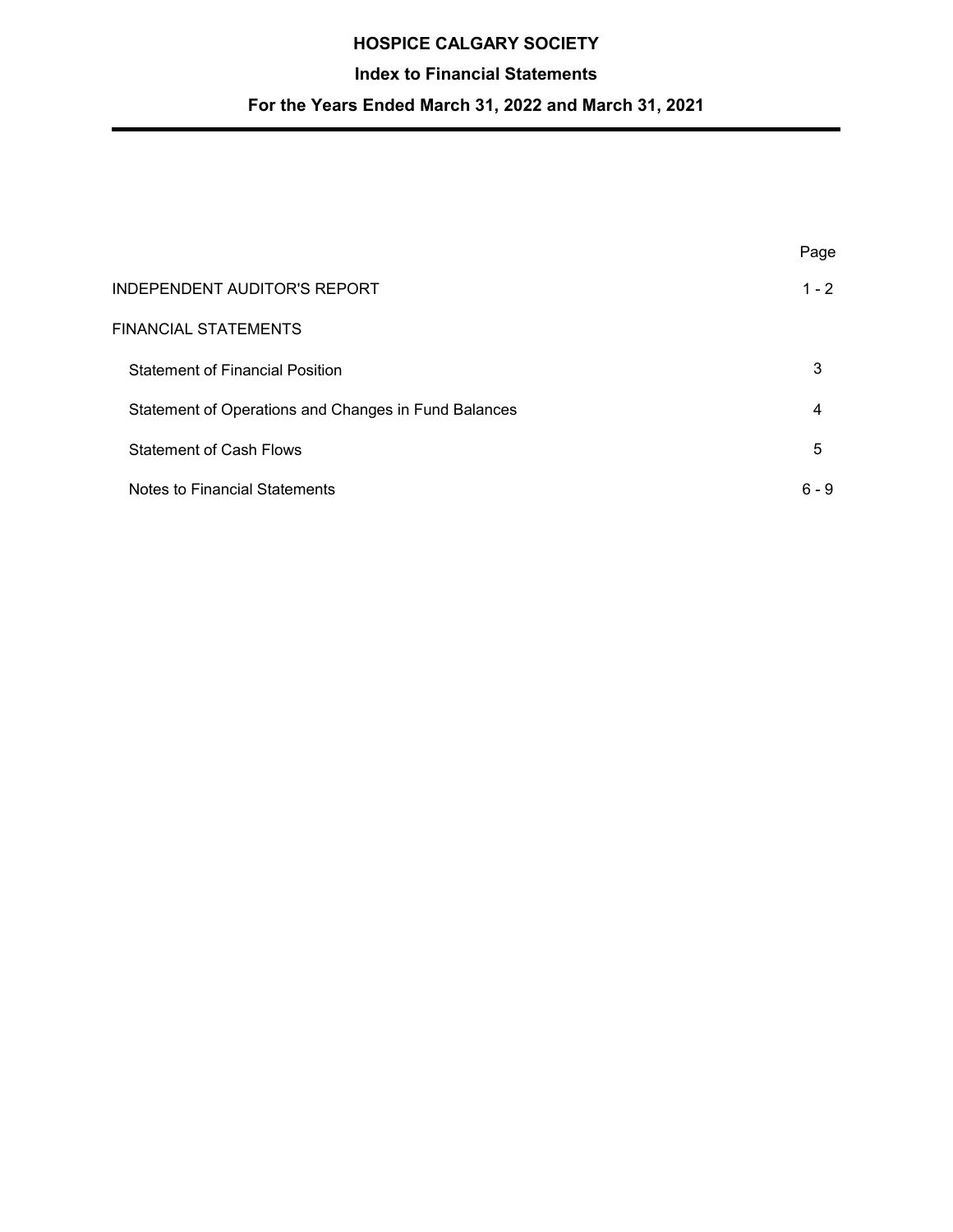# $\bigcap \mathcal{B} \mathsf{E}_\mathsf{u}$ CHARTERED PROFESSIONAL ACCOUNTANTS

*Derek M. Cremers Professional Corporation J. Scott Chomistek Professional Corporation Hans Peter Cremers Professional Corporation*

# **INDEPENDENT AUDITOR'S REPORT**

To the Members of Hospice Calgary Society

#### *Opinion*

We have audited the financial statements of Hospice Calgary Society (the Society), which comprise the statements of financial position as at March 31, 2022 and 2021, and the statements of operations and changes in fund balances and cash flow for the years then ended, and notes to the financial statements, including a summary of significant accounting policies.

In our opinion, the accompanying financial statements present fairly, in all material respects, the financial position of the Society as at March 31, 2022 and 2021, and the results of its operations and its cash flows for the years then ended in accordance with Canadian Accounting Standards for Not-for-Profit Organizations.

#### *Basis for Opinion*

We conducted our audits in accordance with Canadian generally accepted auditing standards. Our responsibilities under those standards are further described in the *Auditor's Responsibilities for the Audit of the Financial Statements* section of our report. We are independent of the Society in accordance with the ethical requirements that are relevant to our audits of the financial statements in Canada, and we have fulfilled our other ethical responsibilities in accordance with those requirements. We believe that the audit evidence we have obtained is sufficient and appropriate to provide a basis for our opinion.

#### *Responsibilities of Management and Those Charged with Governance for the Financial Statements*

Management is responsible for the preparation and fair presentation of the financial statements in accordance with Canadian Accounting Standards for Not-for-Profit Organizations, and for such internal control as management determines is necessary to enable the preparation of financial statements that are free from material misstatement, whether due to fraud or error.

In preparing the financial statements, management is responsible for assessing the Society's ability to continue as a going concern, disclosing, as applicable, matters relating to going concern and using the going concern basis of accounting unless management either intends to liquidate the Society or to cease operations, or has no realistic alternative but to do so.

Those charged with governance are responsible for overseeing the Society's financial reporting process.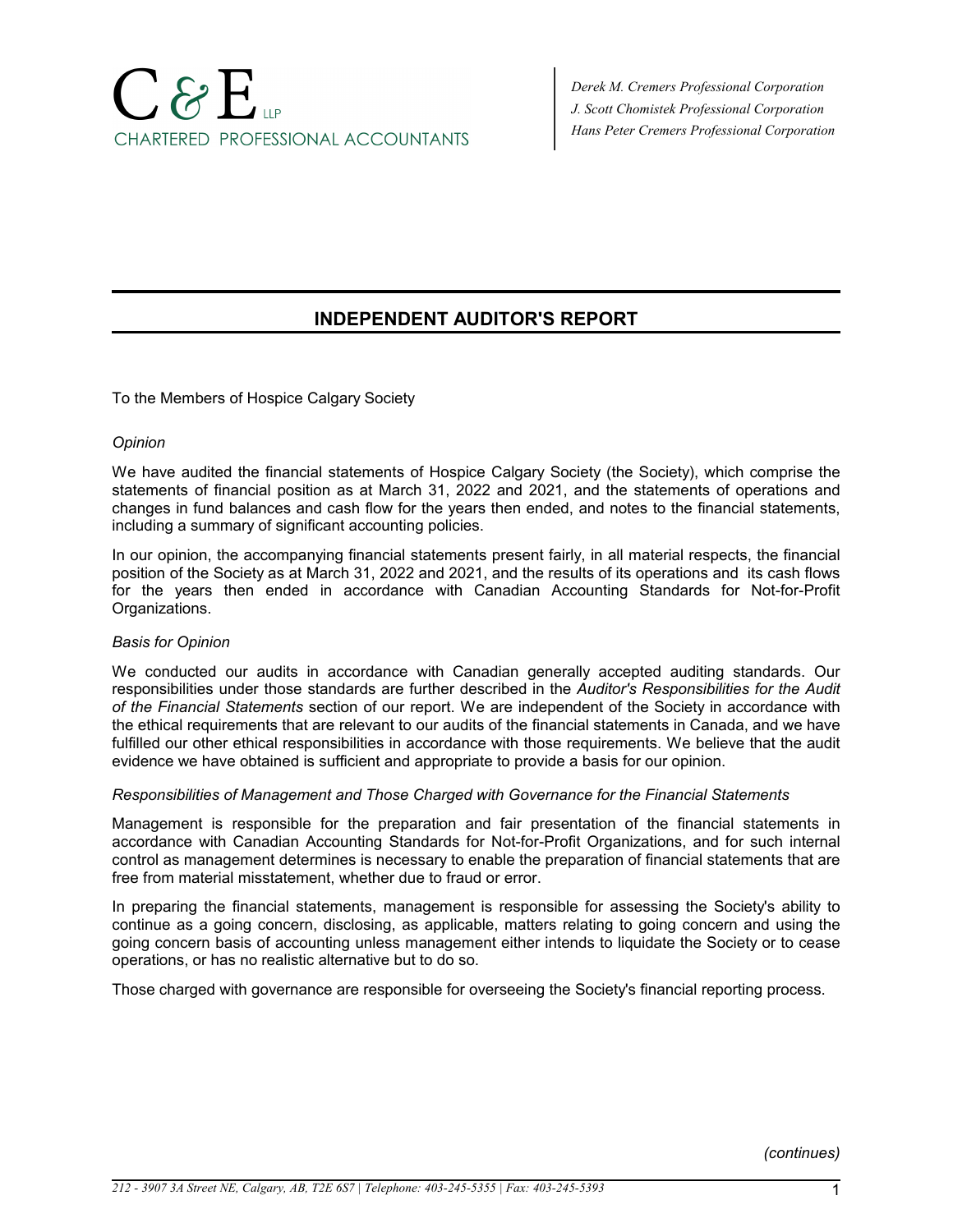Independent Auditor's Report to the Members of Hospice Calgary Society *(continued)*

#### *Auditor's Responsibilities for the Audit of the Financial Statements*

Our objectives are to obtain reasonable assurance about whether the financial statements as a whole are free from material misstatement, whether due to fraud or error, and to issue an auditor's report that includes our opinion. Reasonable assurance is a high level of assurance, but is not a guarantee that an audit conducted in accordance with Canadian generally accepted auditing standards will always detect a material misstatement when it exists. Misstatements can arise from fraud or error and are considered material if, individually or in the aggregate, they could reasonably be expected to influence the economic decisions of users taken on the basis of these financial statements. As part of an audit in accordance with Canadian generally accepted auditing standards, we exercise professional judgment and maintain professional skepticism throughout the audit. We also:

- Identify and assess the risks of material misstatement of the financial statements, whether due to fraud or error, design and perform audit procedures responsive to those risks, and obtain audit evidence that is sufficient and appropriate to provide a basis for our opinion. The risk of not detecting a material misstatement resulting from fraud is higher than for one resulting from error, as fraud may involve collusion, forgery, intentional omissions, misrepresentations, or the override of internal controls.
- Obtain an understanding of internal control relevant to the audit in order to design audit procedures that are appropriate in the circumstances, but not for the purpose of expressing an opinion on the effectiveness of the Society's internal controls.
- Evaluate the appropriateness of accounting policies used and the reasonableness of accounting estimates and related disclosures made by management.
- Conclude on the appropriateness of management's use of the going concern basis of accounting and, based on the audit evidence obtained, whether a material uncertainty exists related to events or conditions that may cast significant doubt on the Society's ability to continue as a going concern. If we conclude that a material uncertainty exists, we are required to draw attention in our auditor's report to the related disclosures in the financial statements or, if such disclosures are inadequate, to modify our opinion. Our conclusions are based on the audit evidence obtained up to the date of our auditor's report. However, future events or conditions may cause the Society to cease to continue as a going concern.
- Evaluate the overall presentation, structure and content of the financial statements, including the disclosures, and whether the financial statements represent the underlying transactions and events in a manner that achieves fair presentation.

We communicate with those charged with governance regarding, among other matters, the planned scope and timing of the audit and significant audit findings, including any significant deficiencies in internal control that we identify during our audit.

June 15, 2022

Calgary, Alberta C&E LLP Chartered Professional Accountants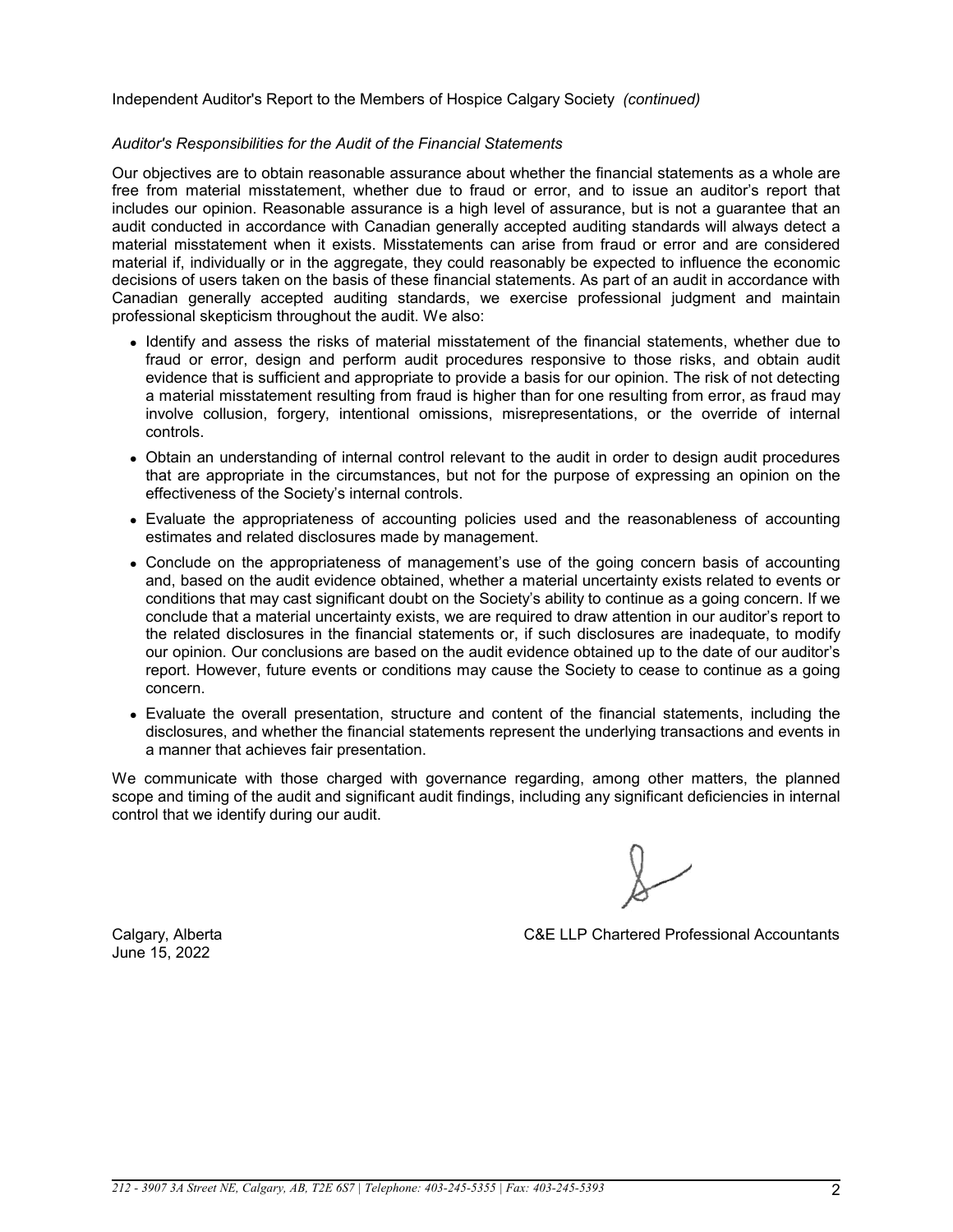## **Statement of Financial Position**

|                                                                                                            | Unrestricted<br>Fund                      |               | <b>Capital Asset</b><br>Fund | Restricted<br>Fund |                             | <b>Total</b><br>2022 |                                       | Total<br>2021                               |
|------------------------------------------------------------------------------------------------------------|-------------------------------------------|---------------|------------------------------|--------------------|-----------------------------|----------------------|---------------------------------------|---------------------------------------------|
| <b>ASSETS</b>                                                                                              |                                           |               |                              |                    |                             |                      |                                       |                                             |
| <b>CURRENT</b>                                                                                             |                                           |               |                              |                    |                             |                      |                                       |                                             |
| Cash and cash equivalents<br>Accounts receivable<br>Goods and services tax recoverable<br>Prepaid expenses | \$<br>101,454<br>11,170<br>7,216<br>6,147 | \$            |                              | \$                 | 1,642,627<br>25,000         | \$                   | 1,744,081<br>36,170<br>7,216<br>6,147 | \$<br>2,192,873<br>18,647<br>5,949<br>1,975 |
|                                                                                                            | 125,987                                   |               |                              |                    | 1,667,627                   |                      | 1,793,614                             | 2,219,444                                   |
| CAPITAL ASSETS (Note 3)                                                                                    |                                           |               | 3,412,882                    |                    |                             |                      | 3,412,882                             | 3,623,498                                   |
|                                                                                                            | \$<br>125,987                             | $\mathsf{\$}$ | 3,412,882                    | \$                 | 1,667,627                   | \$                   | 5,206,496                             | \$<br>5,842,942                             |
| <b>LIABILITIES AND FUND BALANCES</b><br><b>CURRENT</b>                                                     |                                           |               |                              |                    |                             |                      |                                       |                                             |
| Accounts payable<br>Wages payable<br>Deferred revenue                                                      | \$<br>43,773<br>63,664<br>18,550          | \$            |                              | \$                 | 42,868<br>147,669<br>75,000 | \$                   | 86,641<br>211,333<br>93,550           | \$<br>61,575<br>197,016<br>27,055           |
|                                                                                                            | 125,987                                   |               |                              |                    | 265,537                     |                      | 391,524                               | 285,646                                     |
| <b>FUND BALANCES</b><br>Unrestricted<br>Restricted<br>Invested in capital assets                           |                                           |               | 3,412,882                    |                    | 1,402,090                   |                      | 1,402,090<br>3,412,882                | 9,677<br>1,924,121<br>3,623,498             |
|                                                                                                            |                                           |               | 3,412,882                    |                    | 1,402,090                   |                      | 4,814,972                             | 5,557,296                                   |
|                                                                                                            | \$<br>125,987                             |               | \$3,412,882                  | \$                 | 1,667,627                   | $\mathsf{\$}$        | 5,206,496                             | \$<br>5,842,942                             |

**ON BEHALF OF THE BOARD** \_\_\_\_\_\_\_\_\_\_\_\_\_\_\_\_\_\_\_\_\_\_\_\_\_\_\_\_\_ *Director* \_\_\_\_\_\_\_\_\_\_\_\_\_\_\_\_\_\_\_\_\_\_\_\_\_\_\_\_\_ *Director*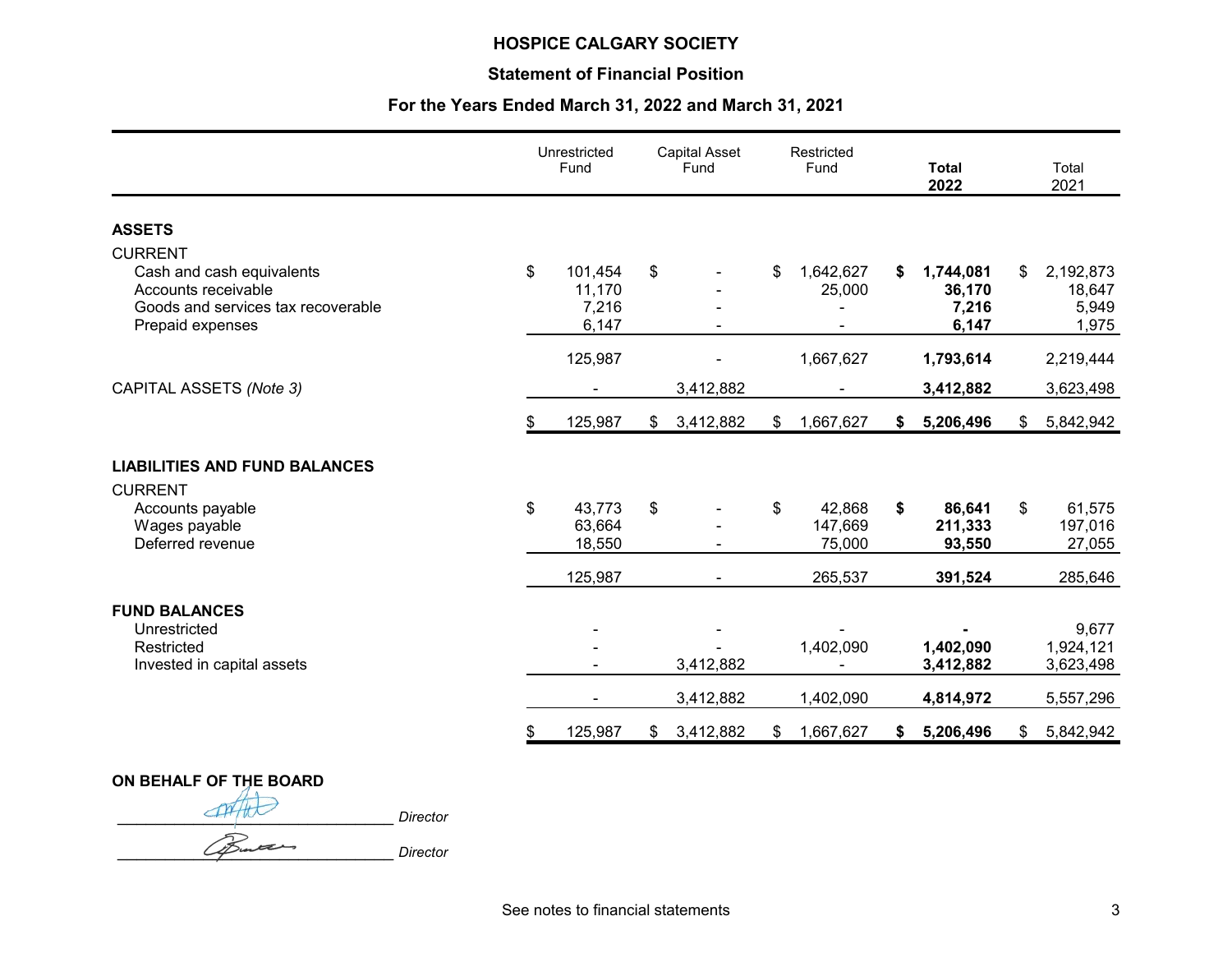## **Statement of Operations and Changes in Fund Balances**

|                                                           | Unrestricted<br>Fund | <b>Capital Asset</b><br>Fund | Restricted<br>Fund | <b>Total</b><br>2022 | Total<br>2021   |
|-----------------------------------------------------------|----------------------|------------------------------|--------------------|----------------------|-----------------|
|                                                           |                      |                              |                    |                      |                 |
| <b>REVENUE</b><br>Alberta Health Services grants (Note 4) | \$                   | \$                           | \$<br>2,104,137    | 2,104,137<br>\$      | 2,054,416<br>\$ |
| Donations                                                 | 348,506              |                              | 476,567            | 825,073              | 968,035         |
| Grants                                                    |                      |                              | 285,385            | 285,385              | 285,385         |
| Special gifts                                             | 205,706              |                              |                    | 205,706              | 102,776         |
| Canada emergency wage subsidy (Note 5)                    | 68,027               |                              | 72,569             | 140,596              | 369,051         |
| Legacy gifts                                              |                      |                              | 134,566            | 134,566              | 36,330          |
| Other                                                     | 3,260                |                              | 125,270            | 128,530              | 186,573         |
| Memorials - Rosedale                                      |                      |                              | 74,854             | 74,854               | 42,091          |
| Interest                                                  | 12,453               |                              | $\blacksquare$     | 12,453               | 25,841          |
| Other - Rosedale                                          |                      |                              | 6,782              | 6,782                | 2,314           |
| Memorials                                                 | 5,610                |                              |                    | 5,610                | 25,464          |
|                                                           | 643,562              |                              | 3,280,130          | 3,923,692            | 4,098,276       |
| <b>EXPENSES</b>                                           |                      |                              |                    |                      |                 |
| Salaries, wages and benefits                              | 448,823              |                              | 3,183,105          | 3,631,928            | 3,511,030       |
| Administration and program administration costs           | 149,088              |                              | 132,404            | 281,492              | 270,726         |
| Amortization                                              |                      | 247,522                      | $\overline{a}$     | 247,522              | 260,095         |
| Fees and contracts                                        | 49,584               |                              | 187,009            | 236,593              | 126,170         |
| <b>Building costs</b>                                     | 57,268               |                              | 117,913            | 175,181              | 141,689         |
| Direct program expenses                                   | 286                  |                              | 53,028             | 53,314               | 58,401          |
| Special events                                            | 38,153               |                              | 1,833              | 39,986               | 6,847           |
|                                                           | 743,202              | 247,522                      | 3,675,292          | 4,666,016            | 4,374,958       |
| NET DEFICIENCY OF REVENUE OVER EXPENSES                   |                      |                              |                    |                      |                 |
| <b>FOR THE YEAR</b>                                       | (99, 640)            | (247, 522)                   | (395, 162)         | (742, 324)           | (276, 682)      |
| FUND BALANCE - BEGINNING OF YEAR                          | 9,677                | 3,623,498                    | 1,924,121          | 5,557,296            | 5,833,978       |
| <b>INTERFUND TRANSFERS</b>                                | 89,963               | 36,906                       | (126, 869)         |                      |                 |
| <b>FUND BALANCE - END OF YEAR</b>                         | \$                   | 3,412,882<br>\$              | 1,402,090<br>\$    | 4,814,972<br>\$      | \$<br>5,557,296 |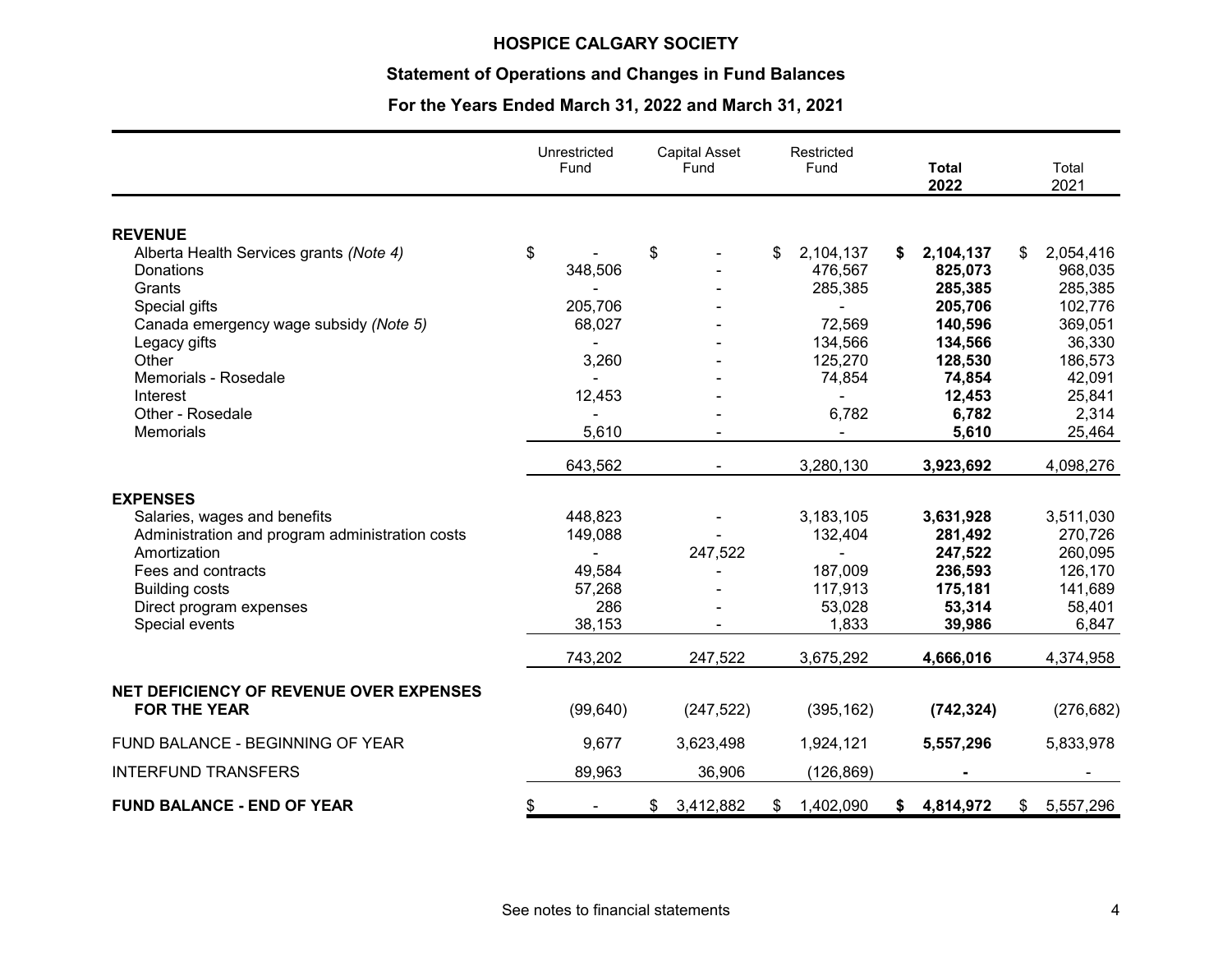# **Statement of Cash Flows**

|                                                                                                                                                                                                       | 2022                                                            | 2021                                                                |
|-------------------------------------------------------------------------------------------------------------------------------------------------------------------------------------------------------|-----------------------------------------------------------------|---------------------------------------------------------------------|
| <b>OPERATING ACTIVITIES</b><br>Deficiency of revenue over expenses                                                                                                                                    | \$<br>(742, 324)                                                | \$<br>(276, 682)                                                    |
| Item not affecting cash:<br>Amortization                                                                                                                                                              | 247,522                                                         | 260,095                                                             |
|                                                                                                                                                                                                       | (494, 802)                                                      | (16, 587)                                                           |
| Changes in non-cash working capital:<br>Accounts receivable<br>Interest receivable<br>Accounts payable<br>Prepaid expenses<br>Goods and services tax recoverable<br>Wages payable<br>Deferred revenue | (17, 523)<br>25,066<br>(4, 172)<br>(1, 267)<br>14,317<br>66,495 | (7, 196)<br>3,717<br>(52, 719)<br>5,706<br>1,920<br>48,058<br>4,392 |
| Cash flow used by operating activities                                                                                                                                                                | 82,916<br>(411, 886)                                            | 3,878<br>(12, 709)                                                  |
| <b>INVESTING ACTIVITY</b><br>Purchase of capital assets                                                                                                                                               | (36, 906)                                                       | (134,066)                                                           |
| Cash flow used by investing activity                                                                                                                                                                  | (36,906)                                                        | (134,066)                                                           |
| NET CHANGE IN CASH AND CASH EQUIVALENTS DURING THE<br><b>YEAR</b>                                                                                                                                     | (448, 792)                                                      | (146, 775)                                                          |
| Cash and cash equivalents - beginning of year                                                                                                                                                         | 2,192,873                                                       | 2,339,648                                                           |
| CASH AND CASH EQUIVALENTS - END OF YEAR                                                                                                                                                               | \$<br>1,744,081                                                 | \$<br>2,192,873                                                     |
| <b>CASH CONSISTS OF:</b><br>Cash<br>Restricted cash and cash equivalents                                                                                                                              | \$<br>11,491<br>1,732,590                                       | \$<br>41,235<br>2,151,638                                           |
|                                                                                                                                                                                                       | \$<br>1,744,081                                                 | \$<br>2,192,873                                                     |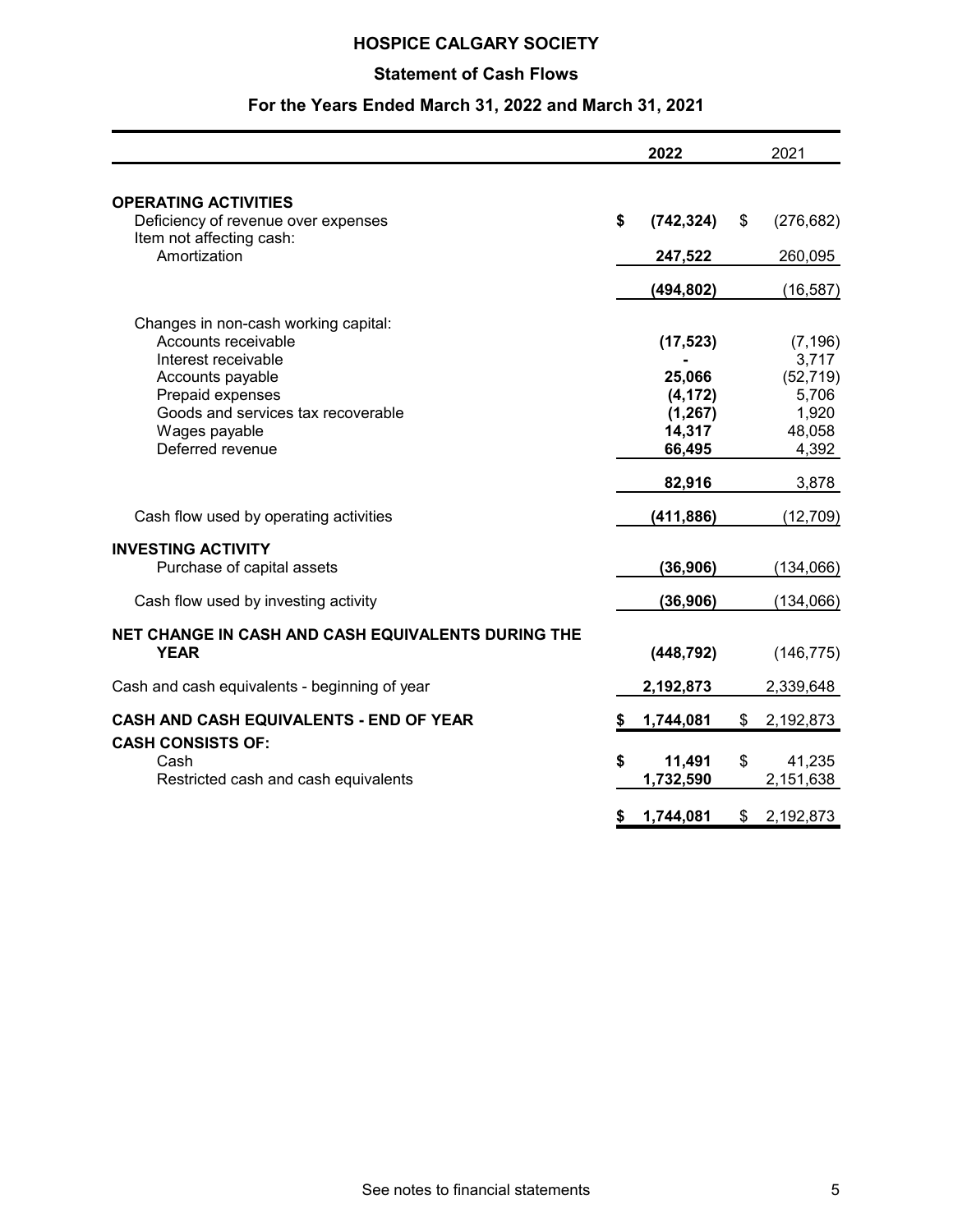# **HOSPICE CALGARY SOCIETY Notes to Financial Statements For the Years Ended March 31, 2022 and March 31, 2021**

#### 1. PURPOSE OF THE SOCIETY

Hospice Calgary Society (the Society) is incorporated under the Societies' Act of Alberta. The Society is committed to providing programs and services dedicated to the care of the dying and the bereaved. The Society is a non-profit registered charity as defined under paragraph 149 of the Income Tax Act, and therefore is not subject to income taxes.

Included in these financial statements are the revenues and expenses of Rosedale Hospice and Sage Centre.

#### 2. SUMMARY OF SIGNIFICANT ACCOUNTING POLICIES

#### Basis of presentation

The financial statements were prepared in accordance with Canadian Accounting Standards for Notfor-Profit Organizations (ASNPO).

#### Fund accounting

The Society follows the restricted fund method of accounting for contributions using the following funds:

The Unrestricted Fund reflects the activities associated with the Society's day-to-day operations and administrative activities.

The Capital Asset Fund reflects the activities related to capital assets and related expenditures, disposals, and amortization.

This Restricted Fund reflects the activities related to capital grants, donations and bequests made available to the Society under conditions specified by donors.

#### Revenue recognition

All restricted contributions are recognized as revenue of the Restricted Fund in the year received or receivable if the amount to be received can be reasonably estimated and collection is reasonably assured.

Unrestricted contributions are recognized as revenue of the Unrestricted Fund in the year received or receivable if the amount to be received can be reasonably estimated and collection is reasonably assured.

Unrestricted investment income is recognized as revenue in the Unrestricted Fund when earned.

#### Cash equivalents

Cash equivalents are investments in term deposits that are short-term, highly liquid and readily convertible to known amounts of cash.

*(continues)*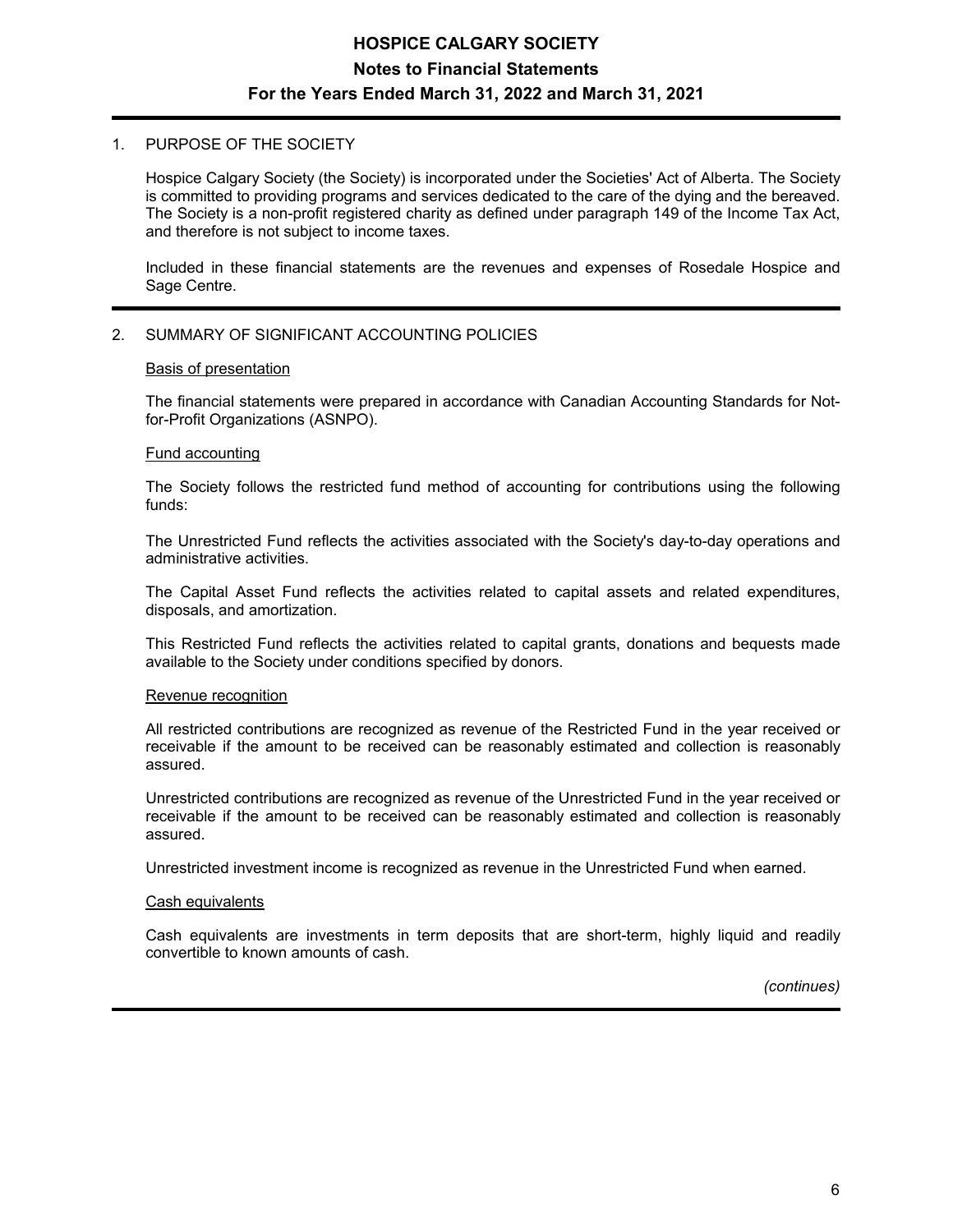#### 2. SUMMARY OF SIGNIFICANT ACCOUNTING POLICIES *(continued)*

#### Capital assets

Capital assets are stated at cost less accumulated amortization. Capital assets are amortized over their estimated useful lives using the following rates and methods:

| Buildings              | 4%         | declining balance method  |
|------------------------|------------|---------------------------|
| Leasehold improvements |            | straight-line method over |
|                        |            | lease term                |
| Equipment              | <b>20%</b> | declining balance method  |
| Computer equipment     | <b>20%</b> | declining balance method  |
| Computer software      | 50%        | declining balance method  |

#### Measurement uncertainty

The preparation of financial statements in conformity with Canadian ASNPO requires management to make estimates and assumptions that affect the reported amount of assets and liabilities, disclosure of contingent assets and liabilities at the date of the financial statements and the reported amounts of revenues and expenses during the period. Such estimates are periodically reviewed and any adjustments necessary are reported in earnings in the period in which they become known. Actual results could differ from these estimates. It is management's opinion that no elements of the Society's financial statements are subject to material measurement uncertainty.

#### Donated materials and services

Donated materials and services are recorded in the financial statements at fair market value when fair market value can be reasonably estimated, and the materials or services are used in the normal course of business and would otherwise have been purchased. Services donated to the Society through volunteer work are not reflected in these financial statements.

Items donated for auction are not recorded as revenue until the items are sold. No accounting recognition occurs when the items are initially donated, as their values are more accurately measured by amounts raised at auction.

#### 3. CAPITAL ASSETS

|                                                                                                    |     | Cost<br>Accumulated<br>amortization                     |    |                                                       | 2022<br>Net book<br>value | 2021<br>Net book<br>value                           |                                                           |
|----------------------------------------------------------------------------------------------------|-----|---------------------------------------------------------|----|-------------------------------------------------------|---------------------------|-----------------------------------------------------|-----------------------------------------------------------|
| <b>Buildings</b><br>Leasehold improvements<br>Equipment<br>Computer equipment<br>Computer software | S   | 4,807,266<br>1,310,518<br>981,099<br>362,493<br>134,464 | \$ | 1,983,015<br>959,974<br>829,934<br>286,829<br>123,206 | 5                         | 2,824,251<br>350,544<br>151,165<br>75,664<br>11,258 | \$<br>2,941,930<br>406,162<br>159,400<br>93,490<br>22,516 |
|                                                                                                    | \$. | 7,595,840                                               | \$ | 4,182,958                                             |                           | 3,412,882                                           | \$<br>3,623,498                                           |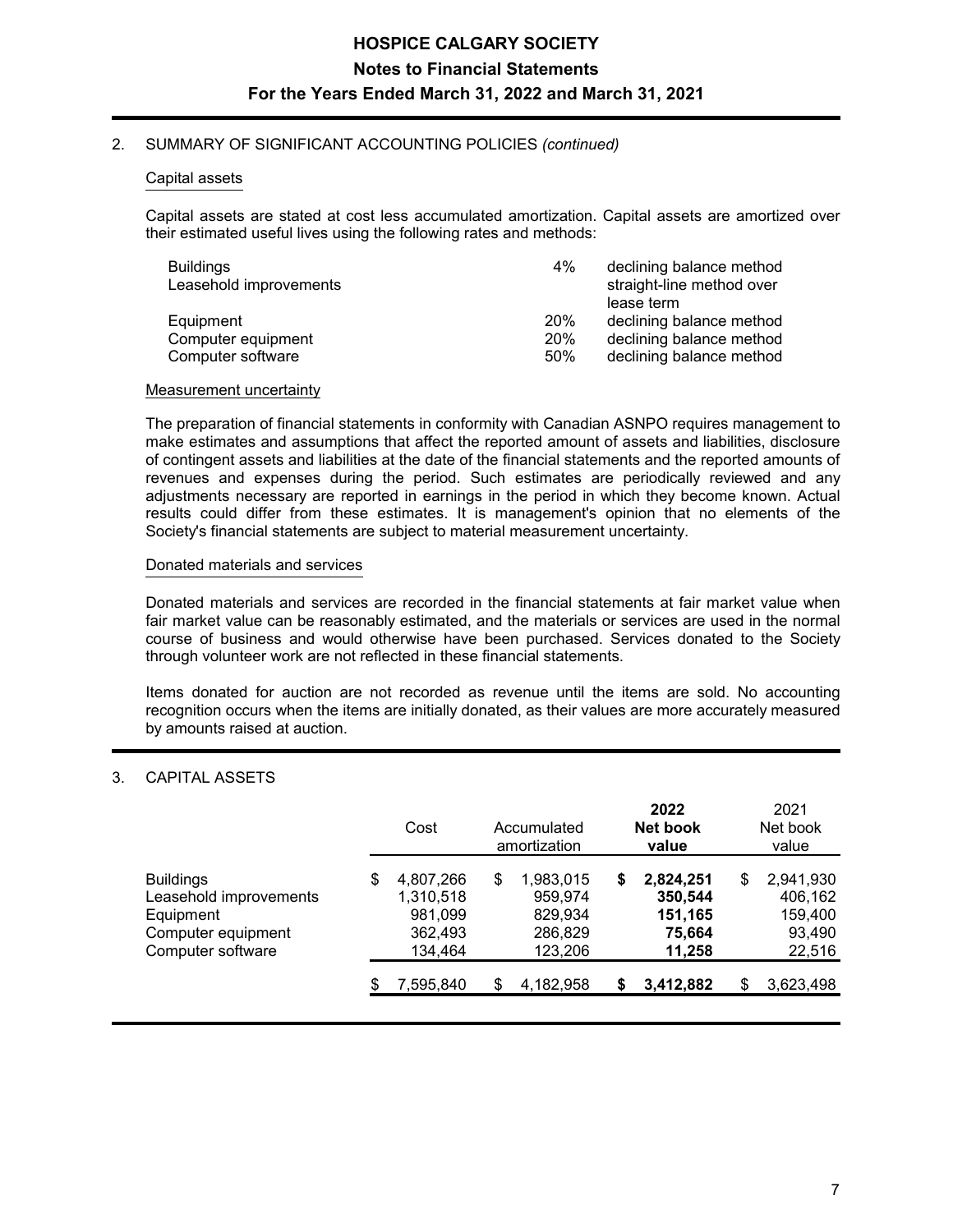#### 4. ALBERTA HEALTH SERVICES GRANTS

On December 6, 2019, the Society entered into a 5 year funding agreement with Alberta Health Services (AHS) for Rosedale Hospice operations. The agreement provides for a minimum of \$1,409,434 in funding per year, and does not include an adjustment for occupancy.

For the year ended March 31, 2022, funding received for Rosedale Hospice operations totalled \$1,604,137 (2021 - \$1,554,416), which is included as revenue recognized in the Restricted Fund. The contract for the current five year cycle ends on December 6, 2024.

An additional AHS funding agreement became effective on April 1, 2018 that provided funding via Alberta Health, Child & Adolescent Addictions and Mental Health and Psychiatry Program (CAAMHPP) for the Society's Children's Grief Centre (formerly known as the Child and Family Grief services program) to March 31, 2023. The agreement provides for a maximum of \$500,000 in additional funding per year for the provision of Children's Grief Centre services for a three-year period ending March 31, 2023. \$500,000 of the additional funding was received in the Society's 2022 fiscal period (2021 - \$500,000), and is also included as revenue in the Restricted Fund.

Either party may terminate the funding agreements without penalty, upon six months prior written notice.

#### 5. COVID-19

The COVID-19 pandemic has severely impacted economies around the world, including those in which the Society operates. Measures taken to contain the spread of the virus, including travel bans, social distancing mandates, and required closures of non-essential services have created significant disruptions in the operations of many businesses and not-for-profit organizations.

The Society's 2022 fiscal year was significantly impacted by the pandemic, resulting in its eligibility for support through the Canada emergency wage subsidy program.

Given that the total duration and economic severity of the pandemic remains unclear as at the date of the auditor's report, it is not possible to reliably estimate the impact on the financial position and operations of the Society's future periods.

#### 6. FINANCIAL INSTRUMENTS

The Society's financial instruments consist of cash, accounts receivable, interest receivable, goods and services tax recoverable, term deposits, wages payable, and accounts payable. Management has elected to measure these financial instruments at fair value, which is approximated by their carrying values. Unless otherwise noted, it is management's opinion that the Society is not exposed to significant market, liquidity, or credit risks arising from its financial instruments.